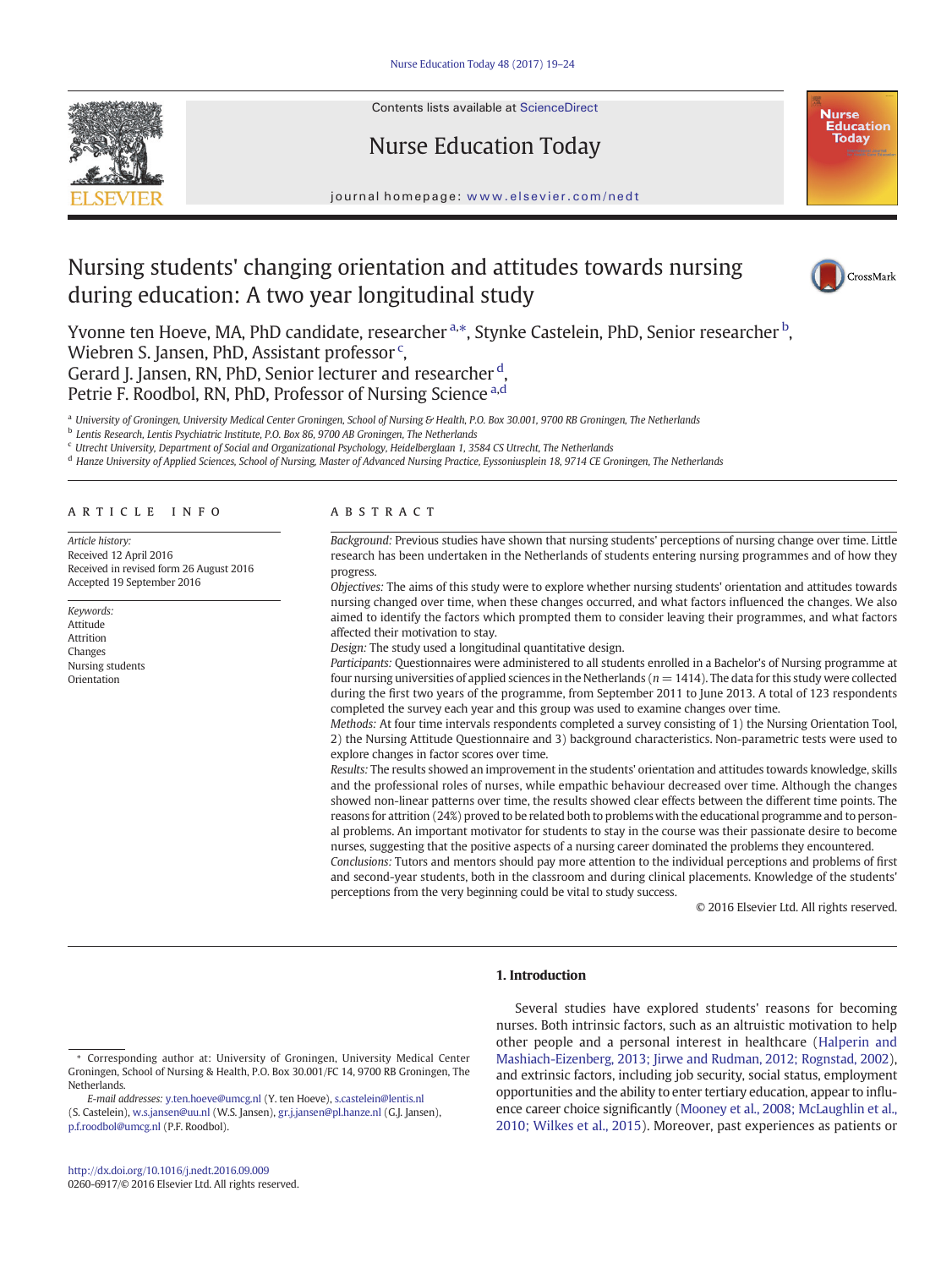with the hospitalization of loved ones, and prior health work experience were motivating factors which made students decide to become nurses [\(Day et al., 2005; Larsen et al., 2003](#page-5-0)). Students choose nursing for altruistic and professional reasons, where they see nursing as a profession focused on saving lives and improving healthcare through professional knowledge, which requires expertise and exercising responsibility [\(Halperin and Mashiach-Eizenberg, 2013; Manninen, 1998](#page-5-0)). With regard to professionalism, previous studies showed that the perceptions of nursing students changed as they progressed in their educational programmes, and moved from having a lay image to a professional image of nursing [\(Day et al., 2005; Karaoz, 2003](#page-5-0)). They revealed less idealistic views of nursing in terms of caring and helping people, and they spoke of nursing in more professional terms as they progressed in their programmes [\(Bang et al., 2011; Bolan and Grainger, 2009; Sand-Jecklin](#page-5-0) [and Schaffer, 2006](#page-5-0)). During their educational programmes, students' perceptions of caring changed and they developed a stronger professional self-concept, including satisfaction, skill, leadership, flexibility, communication and the ability to cope with the role of being a nurse [\(Mackintosh, 2006; Watson et al., 1999a,b\)](#page-5-0). The students who participated in the study by [Safadi et al. \(2011\)](#page-5-0) started their programmes with traditional altruistic views, but they developed more biomedical, technological views during their education.

Nursing students' conceptions of nursing are largely based on discussions and dialogues between students and teachers at school, and on real observations made in clinical settings ([Grainger and Bolan,](#page-5-0) [2006; Manninen, 1998; Sand-Jecklin and Schaffer, 2006](#page-5-0)). Students with experience in clinical settings were more focused on aspects of the professional nursing role ([Cowin and Johnson, 2011; Safadi et al.,](#page-5-0) [2011](#page-5-0)). The study by [Day et al. \(2005\)](#page-5-0) and [Sand-Jecklin and Schaffer](#page-5-0) [\(2006\)](#page-5-0) showed that students' perceptions of nursing changed as a result of classroom experiences. Interaction with teachers and other students made students realize that nursing was an academic profession. Education programmes not only provide students with new knowledge and skills, but also with changing views on clinical practice, nursing roles and the professional values of nursing.

Healthcare education programmes have recently undergone a thorough change as a result of which the nursing workforce has transformed into a highly educated profession. Radical change in healthcare education took off in the Netherlands when the Bologna agreement was concluded in 2002. The Bachelor's-Master's structure in higher education, including vocational education, was introduced. Nursing students were confronted by a profound change from vocational training to higher education due to the Bologna process. It seems plausible that this change to a higher educational level resulted in more academic requirements, which may have an impact on preliminary withdrawal from the course by students who are more practically minded. It could be suggested that their focus might be less on the professional values, nursing roles, nursing practice and clinical decision-making that are some of the competence categories affected by the Bologna agreement [\(Salminen et al., 2010](#page-5-0)).

Nowadays, the Bachelor's of Nursing in the Netherlands is a fouryear programme. In the first year, the students gather theoretical knowledge, practical work and communication skills. In the second year, they learn to work in more complex care situations and they complete a clinical placement of 10–20 weeks. The third year consists of a 20 week clinical placement and choosing a specialist nursing area for their final year. The fourth and final year focuses on working and doing research in clinical practice. The aforementioned change in the educational programme may have influenced students' commitment to their studies and to their future profession. The aforementioned change in the educational programme may have influenced students' commitment to their studies and to their future profession. This is an important issue, as commitment reflects an individual's desire to be part of a profession, and is a prerequisite for retention and/or attrition. [Clements et al. \(2016\)](#page-5-0) explored the links between commitment and attrition, and the results of their study showed that students considered commitment as essential to managing the demands of their educational programme.

High drop-out rates for student nurses, especially in the first two years of their educational programme, is a growing global concern. In the UK the average attrition rates for student nurses range between 20% and 40% ([Clements et al., 2016; Willis, 2015](#page-5-0)). The attrition rates in Canada are 10–40% [\(Canadian Nurses' Association, 2009; Grainger](#page-5-0) [and Bolan, 2006\)](#page-5-0), and Australia faces attrition rates up to 40% [\(Dragon, 2009; Health Workforce Australia, 2014](#page-5-0)). In the Netherlands attrition rates for student nurses range between 20% and 50%, and are nationally more or less the same ([the Netherlands Association of Uni](#page-5-0)[versities of Applied Sciences; in Dutch: Vereniging Hogescholen,](#page-5-0) [2016](#page-5-0)). All these figures refer to attrition rates in the first two years until the year before graduation. However, we must be careful when interpreting these figures, as different definitions are used to describe attrition, and an accurate calculation of attrition rates is complex. Figures provided by the participating universities in our study showed that 45% of students left the programme during the first two years of their education. It is therefore interesting to explore the reasons for early withdrawal and the relationship with students' orientation and attitudes towards the nursing profession.

# 2. Objectives

The aim of this study was twofold: 1) to explore whether nursing students' orientation and attitudes towards nursing change over time; and when these changes occur, 2) to explore whether and why they ever considered withdrawing from their educational programme, and what intrinsic and extrinsic factors affected their motivation to stay.

# 3. Methods

#### 3.1. Study Design and Sample

A longitudinal quantitative survey design was used. Respondents were recruited from four nursing universities of applied sciences in the Netherlands. Questionnaires were administrated to all students enrolled in the Bachelor's of Nursing programme.

#### 3.2. Instruments

Students completed a three-part questionnaire consisting of a) the Nursing Orientation Tool ([Vanhanen et al., 1999](#page-5-0)), b) the Nursing Attitude Questionnaire [\(Toth et al., 1998\)](#page-5-0), and c) background information. The Nursing Orientation Tool (NOT) [\(Vanhanen et al., 1999\)](#page-5-0) is a widely used self-report instrument and consists of 17 items using a five-point Likert scale. The instrument measures students' orientation towards nursing using three subscales: caring, nursing expertise and life orientation. The caring orientation is based on students' meaningful caring and nursing experiences either in their families or in working life ('A nurse must have a powerful need to take care for others'). The nursing expertise orientation is based on professional nursing experience ('I expect this training to give me a possibility to progress in my career'). Life orientation is based on the need to maintain a balance between family life and studies ('I do not want to make decisions in my life that would risk my family being together') [\(Vanhanen and Janhonen, 2000b, p. 655](#page-5-0)). The validity and reliability of the tool were tested in previous studies [\(Janhonen et al., 2000; Vanhanen and Janhonen, 2000a](#page-5-0)). The Nursing Attitude Questionnaire (NAQ) was developed by [Toth et al. \(1998\)](#page-5-0) and is one of the earliest tools for measuring attitudes towards nursing. Attitude towards nursing was defined theoretically 'as the view that persons hold regarding the roles, values, and professional activities of nurses, and the responsibilities nurses have towards society' ([Toth](#page-5-0) [et al., 1998\)](#page-5-0). The NAQ consists of a 30-item questionnaire using a fivepoint Likert scale. The reliability of the NAQ was tested in previous studies ([Bolan and Grainger, 2009; Grainger and Bolan, 2006; Toth et al.,](#page-5-0)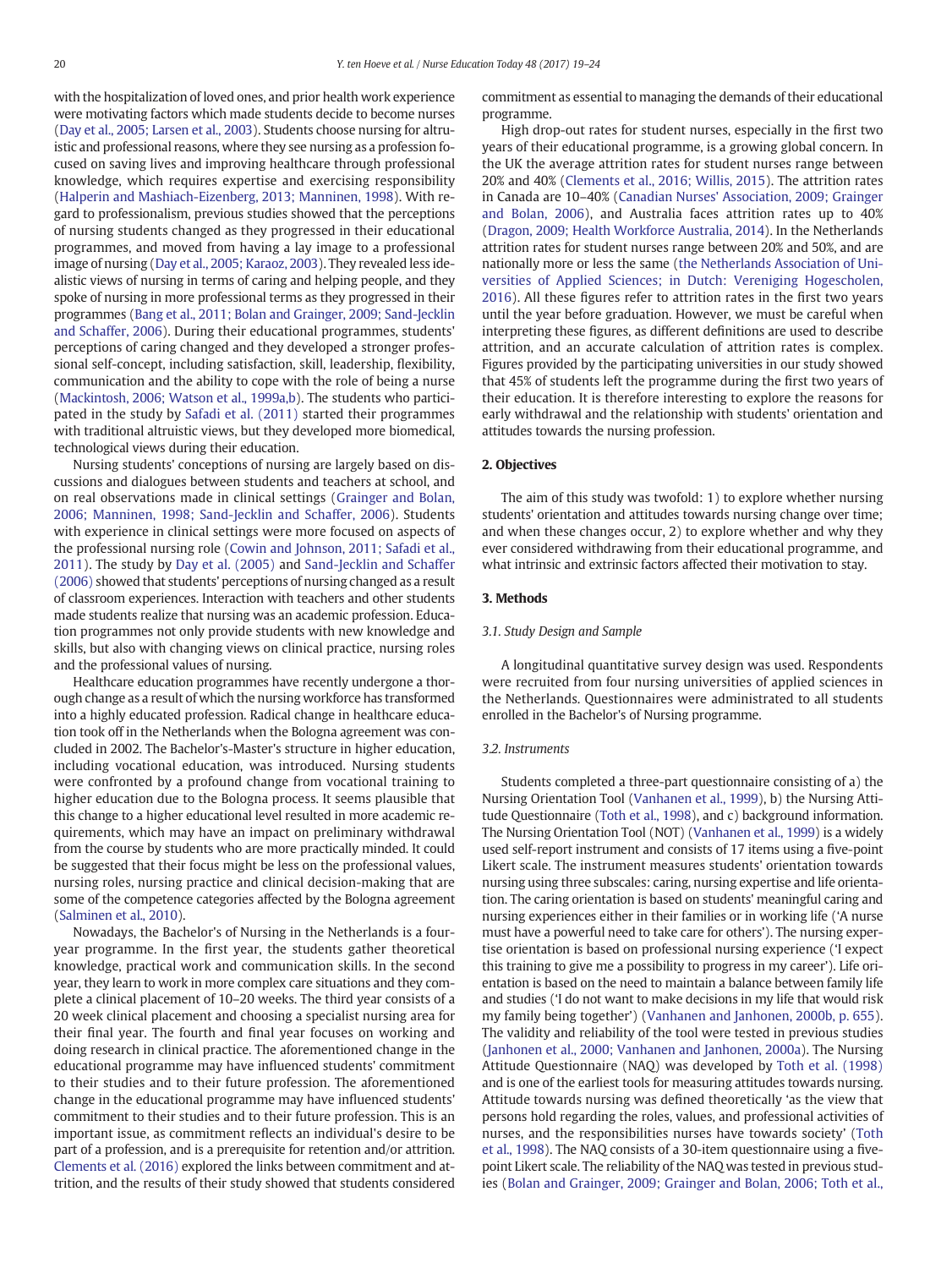[1998](#page-5-0)). However, these studies used the scores across the entire NAQ to compare demographics or interventions, not content areas. No factor analysis was performed to test its construct validity. It is not clear which items contribute to which factor or dimension of the 'attitude towards nursing' concept. To reduce the NAQ items to a smaller number of coherent subscales, we submitted the questionnaire to closer inspection. Twelve items were removed based on open discussions of their intended meaning and group consensus, resulting in eighteen items for inclusion for further analysis. Two core concepts were clearly differentiated: Nursing Agency and Advocacy & Empathy [\(Ten Hoeve et al.,](#page-5-0) [2016](#page-5-0)). We tested the factorial structure of the reduced NAQ, and the results of the Exploratory Factor Analysis and the Confirmatory Factor Analysis showed that the reduced NAQ was suitable for further analyses [\(Ten Hoeve et al., 2016\)](#page-5-0). A forwards-backwards translation process was performed for both instruments (the NOT and the NAQ) to ensure content and semantic equivalence and applicability to the Dutch cultural context.

The background questions were related to gender, age, past problems with study programmes, preliminary training, living status and nursing experience. Moreover, students were asked whether they chose nursing as their first-choice programme, and whether they had decided to make a career in nursing. At the end of the second year of their programme, students were also asked whether they had considered withdrawing from the programme, and their reasons for withdrawal. Students who had considered withdrawing but remained were asked what their motivations were for continuing.

#### 3.3. Data Collection

The data for this study were collected at the beginning of the educational programme (September 2011), after six months' study (March 2012), at the beginning of the second year (October 2012) and at the end of the second year (June 2013), which is halfway through their course. Arrangements were made with the deans and Faculty Boards of each nursing university to permit teachers to use 15 min of their class time to distribute and collect the questionnaires.

#### 3.4. Data Analysis

The continuous variables were non-normally distributed and nonparametric repeated measures tests were therefore used to test students' changing orientation and attitudes towards nursing. Chi-square tests were used to compare the categorical variables, and Mann-Whitney U tests captured differences in scores on the NOT and the NAQ between the longitudinal group ( $n = 123$ ) and the rest of the initial large group ( $n = 1121$ ) at baseline (T0). A Friedman test was used to test changes in scores on the NOT and the NAQ over time, followed up by post-hoc Wilcoxon Signed Rank Tests to test when significant differences in orientation and attitudes occur. A conventional significance level of  $p < 0.05$  was used.

# 3.5. Ethical Issues

Permission to execute this study was obtained from the deans and Faculty Boards of each university. Students were informed in the covering letter about the purpose and the confidentiality of the study, that participation was strictly voluntary and that they could withdraw from the study at any moment without consequences.

#### 4. Results

At T0 (September 2011), a total of 1244 completed questionnaires were returned, which is a response rate of 88%. However, the followup responses were substantially lower, with 583 questionnaires returned at T1 (March 2012), 463 at T2 (September 2012), and 403 at T3 (June 2013). Of the initial 1244 students, 123 completed the survey

each time, which also means that they managed to complete the first two years of their programme. This group ( $n = 123$ ) was used for the further analyses of orientation and attitude changes over time, withdrawal and motivations for remaining in the programme.

### 4.1. Demographics

At baseline, the longitudinal group ( $n = 123$ ) did not differ from the rest of the initial large group ( $n = 1121$ ) with regard to background characteristics, except for gender [\(Table 1\)](#page-3-0). This is also true of the scores on the NOT and NAQ. A Mann-Whitney U test revealed no difference between the NOT scores of the longitudinal group (Md = 3.3;  $n = 123$ ) and the rest of the initial large group  $(Md = 3.3; n = 1121, U = 631,185; z = -1.53; p = 0.13)$ . Nor were differences found between the NAQ scores of the longitudinal group (Md = 3.9;  $n = 123$ ) and the rest of the initial large group  $(Md = 3.9; n = 1120, U = 66,935; z = -0.515; p = 0.61)$  ([Table 1\)](#page-3-0).

#### 4.2. Changes Over Time on the NOT and the NAQ

The results of the Friedman tests revealed a significant change over time in the students' scores on the NOT (except for the Nursing Expertise subscale) and the NAQ. Mean rank scores, standard deviations and significance are reported in [Table 2.](#page-3-0)

# 4.3. Nursing Orientation Tool

The results over time on the NOT showed a significant time effect,  $X^2$  $(3, n = 123) = 13.23$ ;  $p < 0.01$ . Follow-up analyses showed that the scores on the NOT did not change between T0  $\rightarrow$  T1,  $z = -0.10$ ;  $p > 0.05$ ;  $r = -0.00$ . Between T1  $\rightarrow$  T2 there was a significant increase,  $z = -2.71$ ;  $p < 0.01$ ;  $r = -0.17$ . Between T2  $\rightarrow$  T3 the results showed no significant time changes,  $z = -0.50$ ;  $p > 0.05$ ;  $r = -0.03$  [\(Fig. 1\)](#page-3-0).

#### 4.3.1. Caring

The results over time on the Caring subscale indicated a significant effect,  $X^2$  (3,  $n = 123$ ) = 19.68;  $p < 0.001$ . Follow-up analyses showed a significant decrease T0  $\rightarrow$  T1,  $z = -2.33$ ;  $p < 0.05$ ;  $r = 0.15$  and a significant increase T1 → T2,  $z = -3.62$ ;  $p < 0.001$ ;  $r = 0.23$ . From T2 → T3 the scores decreased again, but not significantly,  $z = -0.82$ ;  $p > 0.05$ ;  $r = 0.05$  [\(Fig. 1\)](#page-3-0).

# 4.3.2. Nursing Expertise

The scores on the Nursing Expertise subscale showed no significant time effect,  $X^2$  (3, n = 123) = 1.021; p > 0.05 ([Fig. 1](#page-3-0)).

#### 4.3.3. Life Orientation

The scores on the Life Orientation subscale indicated a significant effect over time,  $X^2$  (3,  $n = 123$ ) = 91.75;  $p < 0.001$ . Follow-up analyses showed a significant increase T0 → T1,  $z = -6.63$ ;  $p < 0.001$ ;  $r = 0.42$ . The scores showed a continuous increase T1  $\rightarrow$  T2,  $z = -0.79$ ; p  $> 0.05$ ;  $r = 0.07$ ; and T2  $\rightarrow$  T3,  $z = -0.12$ ;  $p > 0.05$ ;  $r = 0.00$ , but these changes were not significant ([Fig. 1](#page-3-0)).

#### 4.4. Nursing Attitude Questionnaire

The results over time on the total NAQ showed a significant time effect,  $X^2$  (3,  $n = 123$ ) = 10.20;  $p$  < 0.05. Follow-up analyses did not show significant changes T0  $\rightarrow$  T1,  $z = -1.07$ ;  $p > 0.05$ ;  $r = 0.06$ , nor T1  $\rightarrow$  T2,  $z = 1.59$ ;  $p > 0.05$ ;  $r = 0.10$ . The difference in scores T2  $\rightarrow$  T3 indicated a significant decrease,  $z = -0.2.40$ ;  $p < 0.05$ ;  $r = 0.15$  ([Fig. 2](#page-4-0)).

# 4.4.1. Nursing Agency

The results over time on the Nursing Agency subscale indicated a significant time effect,  $X^2$  (3,  $n = 123$ ) = 11.52;  $p < 0.01$ . Follow-up analyses showed a significant increase T0  $\rightarrow$  T1,  $z = -2.09$ ;  $p < 0.05$ ; r =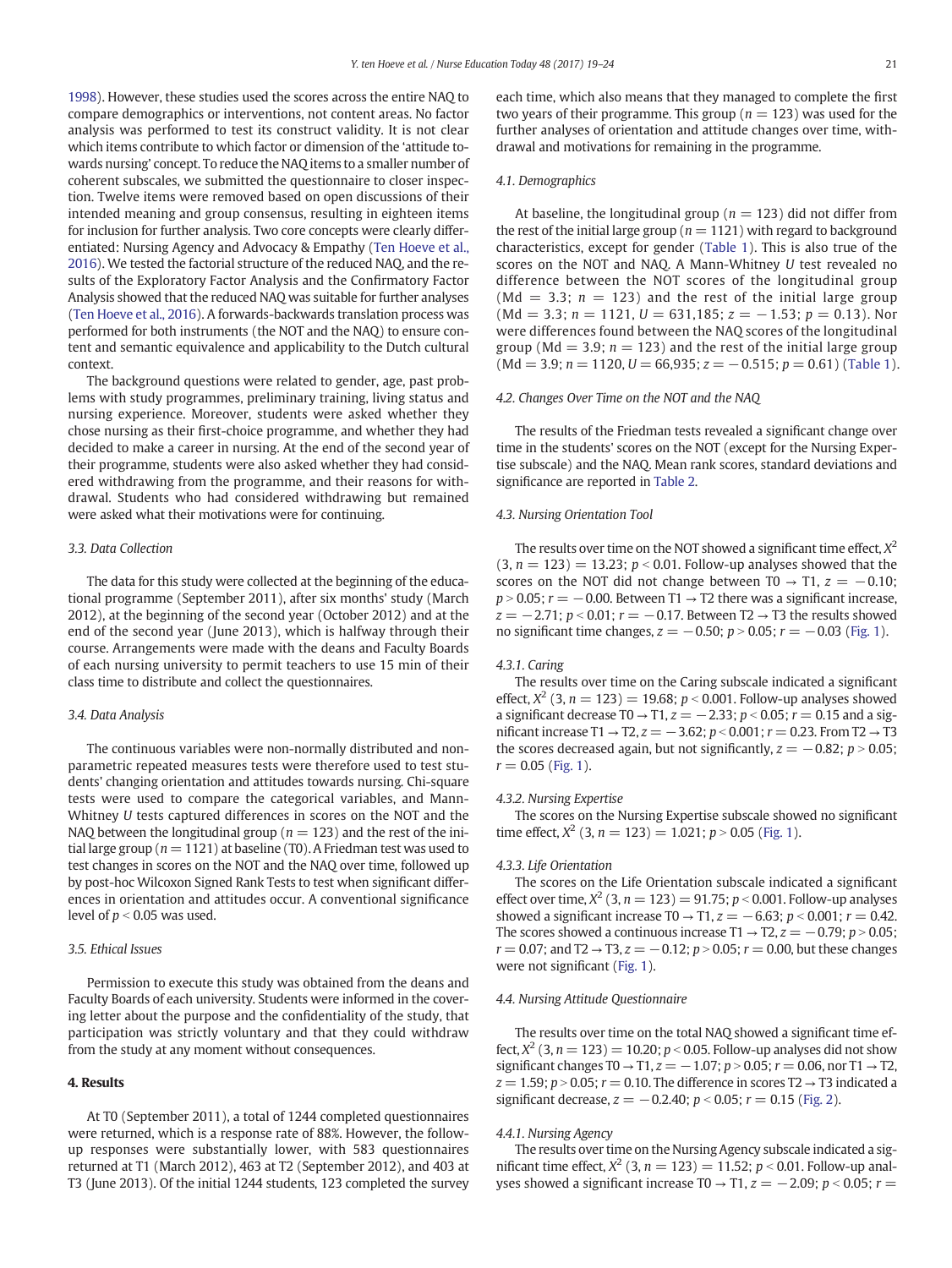<span id="page-3-0"></span>Table 1 Student characteristics at baseline (T0).

|                                 | Initial large group                                                    | Longitudinal group                                                    | $P$ -value<br>difference |  |
|---------------------------------|------------------------------------------------------------------------|-----------------------------------------------------------------------|--------------------------|--|
|                                 | Mean $\pm$ SD, N (%) or median [25th; 75th percentile]<br>$(n = 1121)$ | Mean $\pm$ SD, N (%) or median [25th; 75th percentile]<br>$(n = 123)$ |                          |  |
| Age                             | $19.92 + 4.3$                                                          | $19.83 + 4.8$                                                         | 0.280                    |  |
| Gender (female)                 | 913(81.4)                                                              | 110(89.4)                                                             | $0.038*$                 |  |
| Living independently            | 324 (28.9)                                                             | 35(28.5)                                                              | 0.986                    |  |
| Preliminary vocational training | 230(20.5)                                                              | 16(13.0)                                                              | 0.062                    |  |
| Nursing experience              | 564 (50.3)                                                             | 57 (46.3)                                                             | 0.459                    |  |
| Nursing as first choice         | 739 (65.9)                                                             | 86(71.1)                                                              | 0.317                    |  |
| Nursing as future career        | 901 (80.4)                                                             | 100(81.3)                                                             | 0.892                    |  |
| Problems with study             | 534 (47.6)                                                             | 48 (39.0)                                                             | 0.085                    |  |
| <b>NOT</b>                      | 3[3; 4]                                                                | 3[3;3]                                                                | 0.127                    |  |
| <b>NAQ</b>                      | 4[4; 4]                                                                | 4[4; 4]                                                               | 0.606                    |  |

Abbreviations: NOT: Nursing Orientation Tool; NAQ: Nursing Attitude Questionnaire.

⁎ P-value becomes significant at 0.05.

0.13. Scores T1  $\rightarrow$  T2 remained unchanged,  $z = -0.64$ ;  $p > 0.05$ ;  $r =$ 0.04, and increased T2  $\rightarrow$  T3, but not significantly,  $z = -1.29$ ;  $p > 0.05$ ;  $r = 0.08$  ([Fig. 2](#page-4-0)).

### 4.4.2. Advocacy & Empathy

The results over time on the Advocacy & Empathy subscale showed a significant time effect,  $X^2$  (3,  $n = 123$ ) = 97.04;  $p < 0.001$ . Follow-up analyses did not show significant changes T0  $\rightarrow$  T1,  $z = -0.88$ ;  $p > 0.05$ ;  $r = 0.06$ ; or T1  $\rightarrow$  T2,  $z = -1.47$ ;  $p > 0.05$ ;  $r = 0.09$ . The changes from T2 → T3 showed a significant decrease,  $z = -7.39$ ;  $p < 0.001$ ;  $r = 0.47$  ([Fig. 2](#page-4-0)).

### 4.5. Motivations for Withdrawal and Continuation

At the end of the second year of their programme, students were asked whether they had ever considered withdrawing from the programme, and if so what their reasons for withdrawal were. The results showed that nearly a quarter of the students in the longitudinal group  $(n = 123)$  had considered withdrawing from their educational program during their first 2 years (24%). The majority of these students ( $n = 30$ ) mentioned reasons related to the educational programme (80%), such as the academic level of education being too high, the academic level of education being too low, learning too much theory, and unsatisfying clinical placements. They also considered leaving for personal reasons (60%) such as illness, financial problems and lack of motivation to study. At the end of the second year the number of students who considered stopping decreased to 3%. These students ( $n = 4$ ) all mentioned experiencing problems related to the programme, such as the academic level of education being too low, learning too much theory and the clinical placement too difficult. Only one student mentioned personal problems, such as a lack of motivation to study and incompatibility with family commitments.

Students who had considered withdrawing but nevertheless remained were asked what their motivations were to continue their

|--|--|

|  | Students' orientation and attitudes towards nursing over time ( $N = 123$ ). |  |  |  |  |  |  |  |  |  |
|--|------------------------------------------------------------------------------|--|--|--|--|--|--|--|--|--|
|--|------------------------------------------------------------------------------|--|--|--|--|--|--|--|--|--|

| Scale                    | T0 mean<br>rank (SD) | T1 mean<br>rank $(SD)$ | T <sub>2</sub> mean<br>rank $(SD)$ | T <sub>3</sub> mean<br>rank (SD) | Sig        |
|--------------------------|----------------------|------------------------|------------------------------------|----------------------------------|------------|
| <b>NOT</b>               | 2.33(0.27)           | 2.26(0.27)             | 2.72(0.30)                         | 2.69(0.32)                       | $0.004***$ |
| Caring                   | 2.51(0.47)           | 2.11(0.44)             | 2.78(0.48)                         | 2.59(0.52)                       | $0.000$ ** |
| <b>Nursing Expertise</b> | 2.45(0.46)           | 2.50(0.38)             | 2.59(0.39)                         | 2.46(0.53)                       | 0.796      |
| Life Orientation         | 1.58(0.63)           | 2.77(0.53)             | 2.88(0.53)                         | 2.77(0.70)                       | $0.000$ ** |
| NAO                      | 2.36(0.27)           | 2.50(0.29)             | 2.80(0.34)                         | 2.35(0.31)                       | $0.017*$   |
| Nursing Agency           | 2.25(0.31)           | 2.38(0.39)             | 2.64(0.37)                         | 2.73(0.40)                       | $0.009***$ |
| Advocacy &               | 2.83(0.43)           | 2.67(0.38)             | 2.91(0.39)                         | 1.59(0.35)                       | $0.000$ ** |
| Empathy                  |                      |                        |                                    |                                  |            |

≠ Friedman test.

⁎ P-value becomes significant at 0.05.

⁎⁎ P-value becomes significant at 0.01.

programme. They all mentioned ( $n = 30$ ) intrinsic motivations to stay in the programme (100%), such as wanting a nursing diploma at all costs, really wanting to become nursing professionals and perseverance. Extrinsic factors were mentioned by 33% of these students ( $n = 10$ ), such as support from family and friends, and support from tutors and school staff.

#### 5. Discussion

### 5.1. Changes in Orientation and Attitudes towards Nursing

The first aim of this study was to examine changes in orientation and attitudes of nursing students towards their future profession from the beginning of their educational programmes to the end of their second year. The results of the analyses showed significant changes over time in students' orientations related to the items of the total NOT and of its Caring and Life Orientation subscales; the scores on the items in the Nursing Expertise subscale showed no time effect. Students' attitudes towards the items of the total NAQ and the items of the Nursing Agency and Advocacy & Empathy subscales also showed significant changes over time. However, the changes over time showed nonlinear patterns. The patterns fluctuated over time for both orientation and attitude, which is consistent with the study by [Cowin and Johnson](#page-5-0) [\(2015\)](#page-5-0). The results of their longitudinal study on the qualities of nurses also showed great fluctuations in changes over a period of four years. In our study the patterns showed an increase in both orientation and attitudes between T1 (at six months) and T2 (at twelve months). This implies that the perceptions of nursing in this cohort of nursing students became more positive after they completed their first year of study. However, at the end of year two their evaluation of most of the scale and subscale items decreased again.

The results of this study showed that orientation and attitudes towards items related to knowledge, skills and the professional roles of



Fig. 1. Changes over time NOT and subscales in nursing students (first two years of study).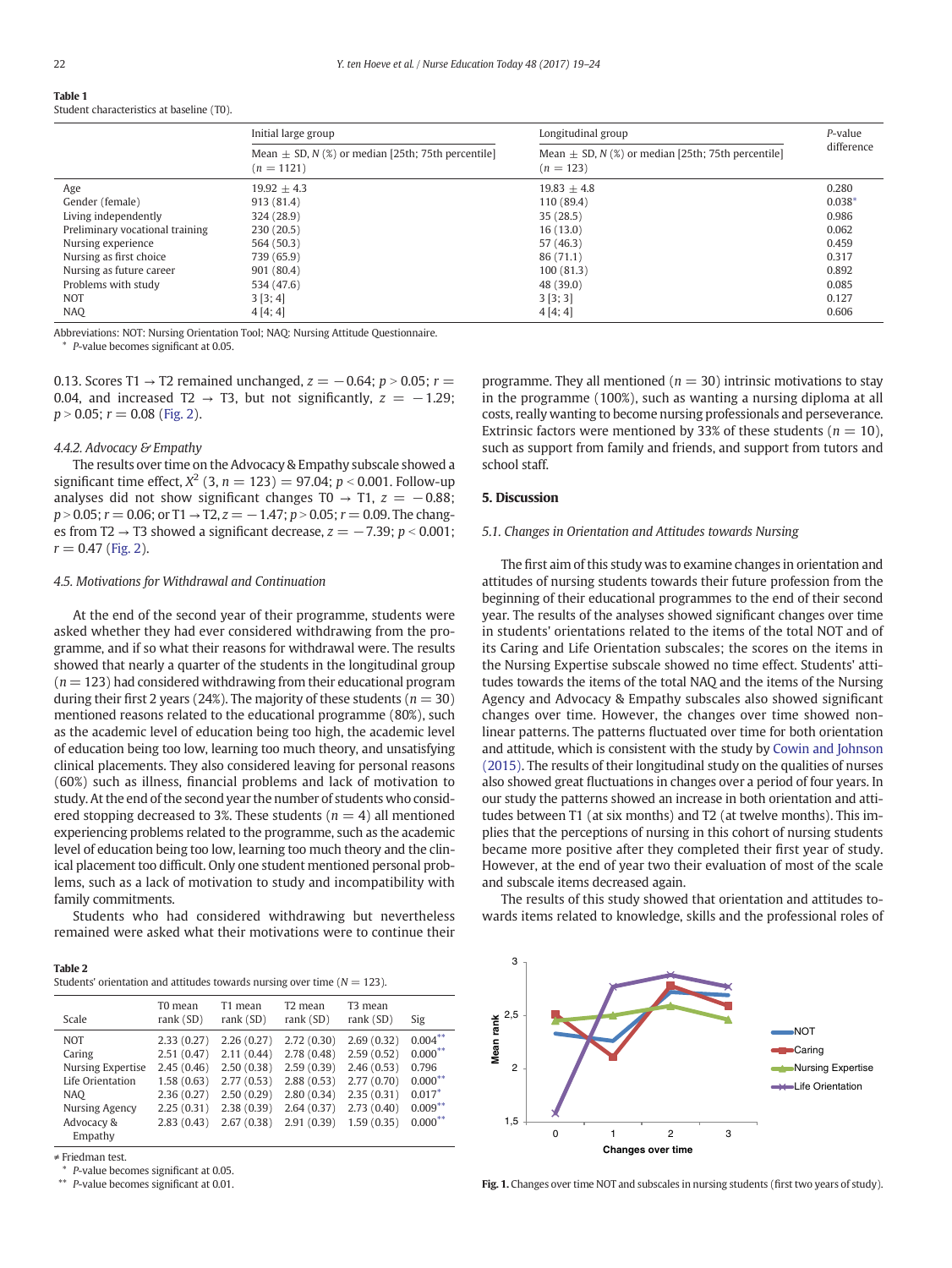<span id="page-4-0"></span>

Fig. 2. Changes over time NAQ and subscales in nursing students (first two years of study).

nurses, such as 'nurses participate in the development of healthcare policies', and 'nurses integrate health teaching into their practice', showed significant increases. The orientations and attitudes towards items related to empathic behaviour, such as 'nurses in general are kind, compassionate human beings', and 'nurses value time at the bedside caring for patients' showed significant decreases. Exposure to the process of nurse education seemed to shift students' focus, especially at the end of the second year of education, once all students had completed their first internship in clinical practice. This is in line with the results of previous studies which showed that classroom and clinical experiences enhance the professional features of nursing and ensured that students recognized more fundamentally what nursing really entails [\(Cowin](#page-5-0) [and Johnson, 2015; Day et al., 2005; Tseng et al., 2013](#page-5-0)). The first-year students in the study by [Grainger and Bolan \(2006\)](#page-5-0) saw nurses as nice people who feel good about what they are doing, while fourth-year students were more focused on the professional roles of nurses.

With regard to caring, previous studies found that the desire to work with people, human wellbeing and health promotion were seen as important aspects of nursing by students at every phase of education [\(Karaoz, 2003; Miers et al., 2007; Vanhanen and Janhonen, 2000b](#page-5-0)). This is in accordance with the findings of our study, which showed that the scores on the caring subscale at the beginning of education and at the end of year two remain quite stable, despite some fluctuations over time. Students' perceptions of items related to life orientation showed an increase from the beginning to the end of year two, with the largest change being between T0 (at the beginning of the programme) and T1 (after six months). Students were significantly more oriented towards finding a balance between their studies and private lives as they progressed in their programmes. [Vanhanen and Janhonen \(2000a\)](#page-5-0) found that life-oriented students were the ones who intended to stay in nursing.

### 5.2. Motivations for Withdrawal and Continuation

In our cohort of students, the dropout rate during the first two years was extremely high (45%). Our results showed that even in the completers group, 24% had considered withdrawing during the first two years of their studies. However, intrinsic and extrinsic motivations were strong enough to cause them to decide to stay. At the end of year two, the number of students who considered leaving dropped to 3%, indicating that the first 12 to 18 months are decisive for whether students complete their programmes. Reasons for attrition were related to both the educational programme and to personal problems. This is in accordance with the findings of [Hamshire et al. \(2013b\)](#page-5-0) and [Vanhanen](#page-5-0) [and Janhonen \(2000b\)](#page-5-0), who found that students consider leaving because of motivational problems, personal problems and dissatisfaction with the curriculum. Our findings showed that unsatisfying clinical placements were identified as reasons for withdrawing. Research from other countries suggests that students do not always feel supported by mentors who demonstrate lack of time to support them [\(Brodie et al.,](#page-5-0)

# [2004; Hamshire et al., 2013a; Last and Fulbrook, 2003\)](#page-5-0). Additional qualitative research could shed more light on this important issue.

Students' motivations for completing their programme were influenced by both intrinsic and extrinsic factors. At baseline, students in the longitudinal group ( $n = 123$ ) more often mentioned that nursing was their first choice programme than students in the rest of the initial large group ( $n = 1121$ ). This is consistent with the findings of [Safadi](#page-5-0) [et al. \(2011\)](#page-5-0) and [Salamonson et al. \(2014\)](#page-5-0) that students who selected nursing as their first choice were nearly twice as likely to complete their nursing compared to those who did not. Our study showed that an important intrinsic motivation for students to remain in their programmes was their passionate desire to become nurses, suggesting that the desirable elements of a nursing career outweighed the problems they encountered. This desire can manifest itself at a very young age, and for some students nursing had always been a career goal [\(Day et al., 2005; Stomberg and Nilsson, 2010](#page-5-0)). Support from family and friends, and support from tutors and school staff proved to be extrinsic factors which really influenced their decision to pursue nursing. Students in the study by [Bowden \(2008\)](#page-5-0) and [Cameron et al. \(2011\)](#page-5-0) stated that family members and friends who were also nurses offered encouragement and practical support, enabling them to cope with the demands of the programme. Support from personal tutors could help students deal with academic pressures. These findings may have implications for Schools of Nursing with regard to the educational level of beginning students, the academic level of teachers, the support from mentors, and the tracking of students through their programme. Given the attrition rates, since 2012/2013 at several Universities of Applied Sciences in the Netherlands, teachers have a short appraisal (10 min) with students before admission, focusing on their conceptualization of the nursing profession and their motivations to choosing a nursing career. Moreover, all teachers in the Bachelor's programme must be highly qualified with regard to education (at least a Master's Degree) combined with accurate experience in clinical practice. These first cautious changes may be of great importance to increase retention in nursing students.

### 5.3. Study Strengths and Limitations

The strength of this longitudinal study is that we performed our research at four universities of applied sciences in the Netherlands. The data were also collected at four time points within a two-year period from the same student cohort. A limitation of this study is that 123 out of the 1244 students completed the survey at all four time points, which could suggest that their perceptions are not representative of the whole study group. However, comparison between the characteristics of this longitudinal group and the rest of the large initial group at baseline (T0) showed no significant differences, except for gender. Comparisons between the scores on the NOT and the NAQ at baseline also showed no differences between the two groups. This could imply that the current results may hold true for the whole study group.

# 6. Conclusions

The aim of this study was to gain insight into the changing orientations and attitudes of nursing students towards nursing and their motives for completing their educational programmes. The results show that in the longitudinal group ( $n = 123$ ), student perceptions changed from being idealistic and empathic to being more professional with a focus on knowledge, skills and role development. The majority of students begin their nursing programmes with altruistic views on nursing and they may run the risk of being disappointed and discouraged by the high academic demands placed on them during education and clinical placements. Students' grades at the time of their second year might have an impact on their attitudes towards nursing. It is not entirely inconceivable that their ability to adopt altruistic attitudes towards caring for people is influenced by low self-confidence in clinical practice as a